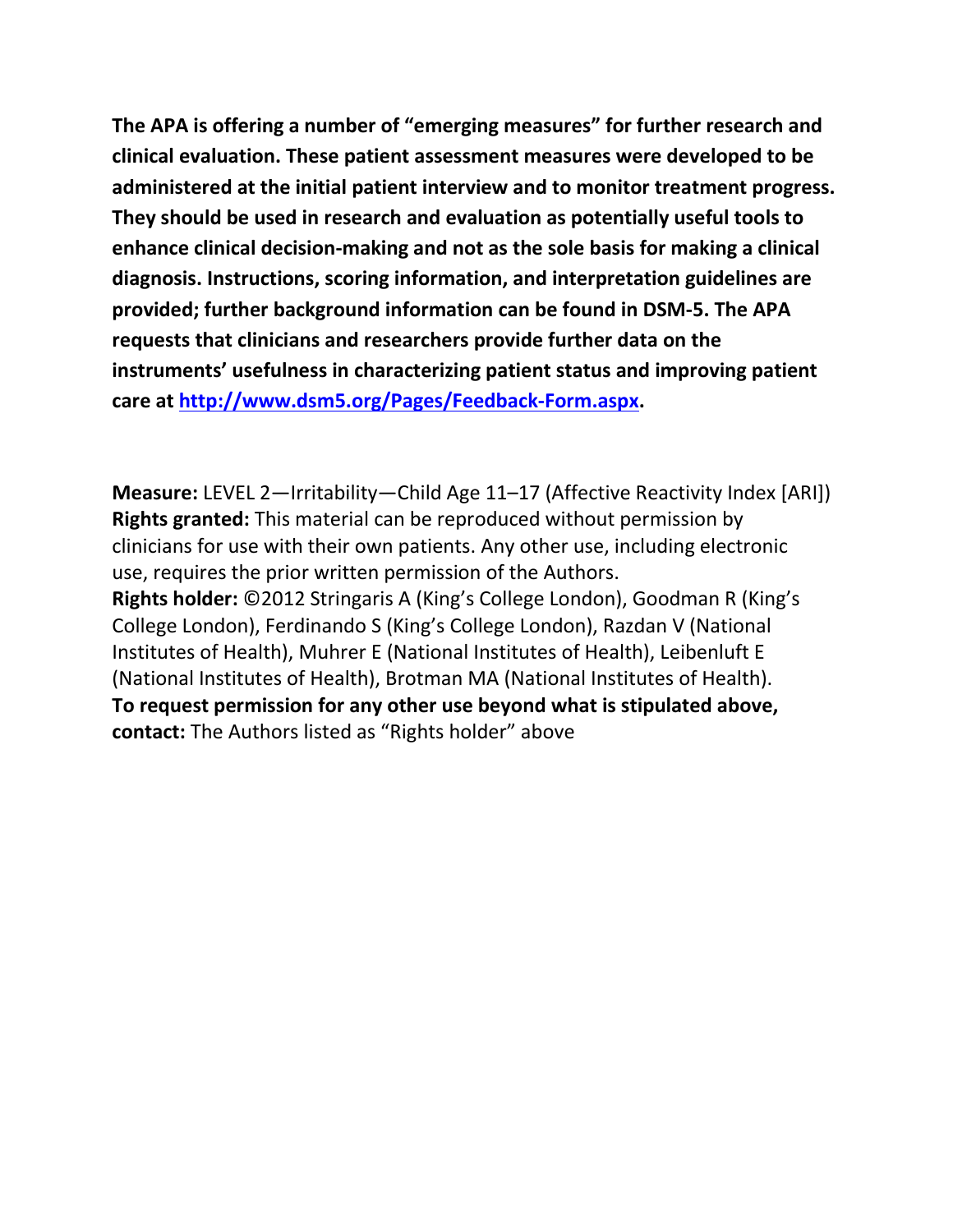# **LEVEL 2—Irritability—Child Age 11–17\***

## **\* Affective Reactivity Index (ARI)**

Name: \_\_\_\_\_\_\_\_\_\_\_\_\_\_\_\_\_\_\_\_\_\_\_\_\_\_\_\_\_ Age: \_\_\_\_ Sex: □ Male □ Female Date: \_\_\_\_\_\_\_\_\_\_\_\_

**Instructions to the child:** On the DSM-5 Level 1 cross-cutting questionnaire that you just completed, you indicated that *during the past 2 weeks* you have been bothered by "feeling irritated or easily annoyed" and/or "feeling angry or lost your temper" at a mild or greater level of severity. The questions below ask about these feelings in more detail and especially how often you have been bothered by a list of symptoms **during the past 7 days. Please respond to each**  item by marking  $(\checkmark)$  or x) one box per row.

|                                                                                                                                                                                              |                                          |                 |                      |                       | <b>Clinician</b><br><b>Use</b> |
|----------------------------------------------------------------------------------------------------------------------------------------------------------------------------------------------|------------------------------------------|-----------------|----------------------|-----------------------|--------------------------------|
| In the last SEVEN (7) DAYS and compared to others of the same age, how well does each of the following<br>statements describe your behavior or feelings? Please try to answer all questions. |                                          |                 |                      |                       | <b>Item Score</b>              |
|                                                                                                                                                                                              |                                          | <b>Not True</b> | <b>Somewhat True</b> | <b>Certainly True</b> |                                |
| 1.                                                                                                                                                                                           | Am easily annoyed by others.             | $\Box$ 0        | $\Box$ 1             | $\square$ 2           |                                |
|                                                                                                                                                                                              |                                          |                 |                      |                       |                                |
| 2.                                                                                                                                                                                           | Often lose my temper.                    | $\Box$ 0        | $\Box$ 1             | $\square$ 2           |                                |
|                                                                                                                                                                                              |                                          |                 |                      |                       |                                |
| 3.                                                                                                                                                                                           | Stay angry for a long time.              | $\Box$ 0        | $\Box$ 1             | $\square$ 2           |                                |
|                                                                                                                                                                                              |                                          |                 |                      |                       |                                |
| 4.                                                                                                                                                                                           | Am angry most of the time.               | $\Box$ 0        | $\Box$ 1             | $\square$ 2           |                                |
|                                                                                                                                                                                              |                                          |                 |                      |                       |                                |
| 5.                                                                                                                                                                                           | Get angry frequently.                    | $\Box$ 0        | $\Box$ 1             | $\Box$ 2              |                                |
|                                                                                                                                                                                              |                                          |                 |                      |                       |                                |
| 6.                                                                                                                                                                                           | Lose temper easily.                      | $\Box$ 0        | $\Box$ 1             | $\square$ 2           |                                |
|                                                                                                                                                                                              |                                          |                 |                      |                       |                                |
| 7.                                                                                                                                                                                           | Overall irritability causes me problems. | $\Box$ 0        | $\Box$ 1             | $\square$ 2           |                                |
| <b>Total/Partial Raw Score:</b>                                                                                                                                                              |                                          |                 |                      |                       |                                |
| Prorated Total Raw Score: (if 1 item is left unanswered)                                                                                                                                     |                                          |                 |                      |                       |                                |

©2012 Stringaris A (King's College London), Goodman R (King's College London), Ferdinando S (King's College London), Razdan V (National Institutes of Health), Muhrer E (National Institutes of Health), Leibenluft E (National Institutes of Health), Brotman MA (National Institutes of Health).

> This material can be reproduced without permission by clinicians for use with their own patients. Any other use, including electronic use, requires the prior written permission of the Authors.